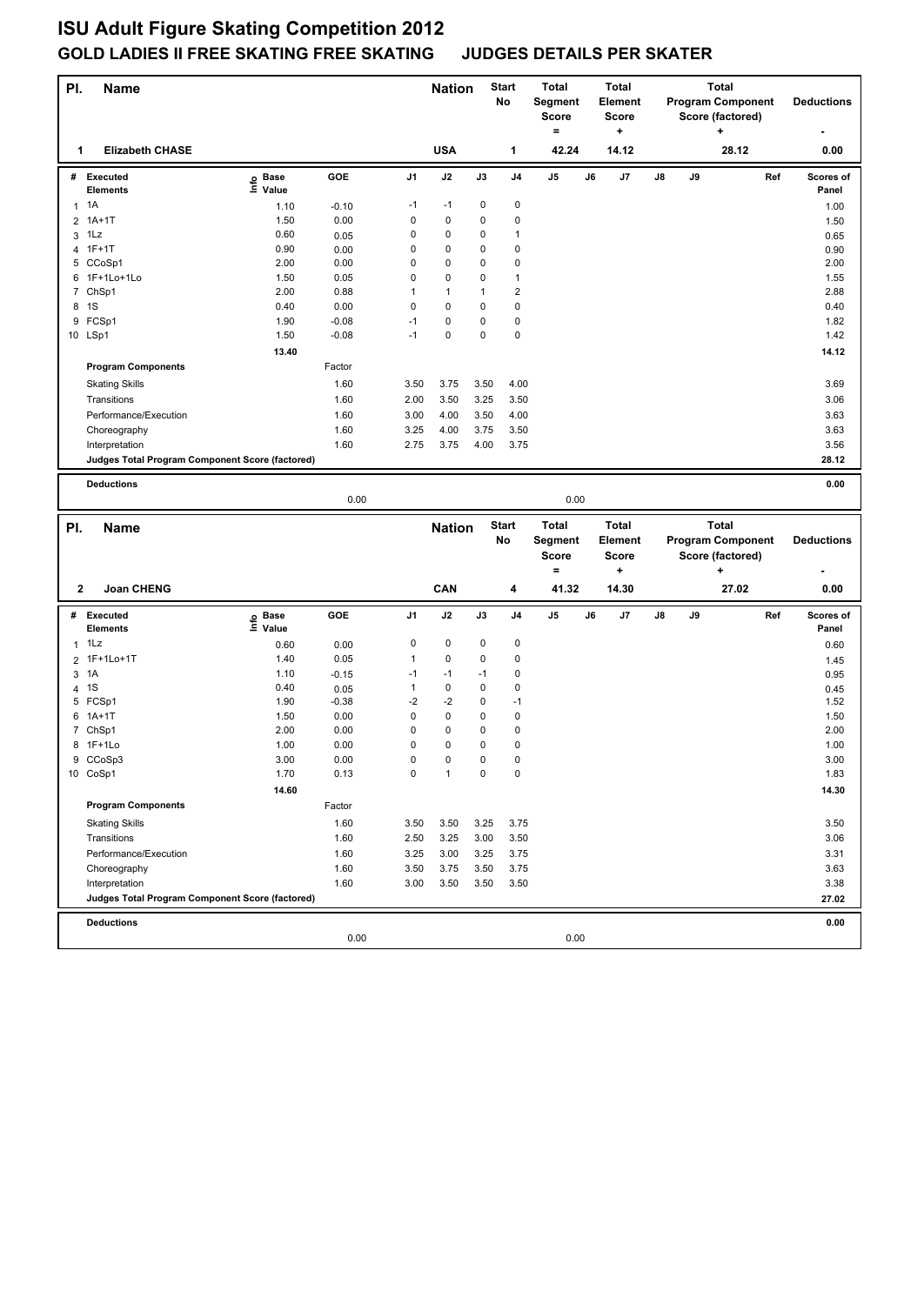| PI.          | Name                                            |      |             |         |                | <b>Nation</b> |              | <b>Start</b><br>No | <b>Total</b><br>Segment<br>Score<br>$=$ |    | <b>Total</b><br><b>Element</b><br><b>Score</b> |    |    | Total<br><b>Program Component</b><br>Score (factored) |     | <b>Deductions</b> |
|--------------|-------------------------------------------------|------|-------------|---------|----------------|---------------|--------------|--------------------|-----------------------------------------|----|------------------------------------------------|----|----|-------------------------------------------------------|-----|-------------------|
| 3            | Angela JUSTASON                                 |      |             |         |                | CAN           |              | 3                  | 39.77                                   |    | ÷<br>12.45                                     |    |    | ٠<br>27.32                                            |     | 0.00              |
|              | # Executed                                      |      | <b>Base</b> | GOE     | J <sub>1</sub> | J2            | J3           | J <sub>4</sub>     | J5                                      | J6 | J7                                             | J8 | J9 |                                                       | Ref | Scores of         |
|              | <b>Elements</b>                                 | lnfo | Value       |         |                |               |              |                    |                                         |    |                                                |    |    |                                                       |     | Panel             |
|              | $1$ 1F                                          |      | 0.50        | 0.00    | 0              | 0             | 0            | 0                  |                                         |    |                                                |    |    |                                                       |     | 0.50              |
| 2            | ChSp1                                           |      | 2.00        | 0.00    | 0              | 0             | 0            | 0                  |                                         |    |                                                |    |    |                                                       |     | 2.00              |
| 3            | $1A+1T$                                         |      | 1.50        | $-0.05$ | $-1$           | 0             | 0            | 0                  |                                         |    |                                                |    |    |                                                       |     | 1.45              |
|              | 4 1Lo                                           |      | 0.50        | 0.00    | 0              | 0             | 0            | $\mathbf 0$        |                                         |    |                                                |    |    |                                                       |     | 0.50              |
| 5            | 2S                                              |      | 1.30        | $-0.30$ | $-2$           | $-2$          | $-1$         | $-1$               |                                         |    |                                                |    |    |                                                       |     | 1.00              |
|              | 6 CSp1                                          |      | 1.40        | 0.13    | 0              | $\mathbf{1}$  | 0            | $\mathbf 0$        |                                         |    |                                                |    |    |                                                       |     | 1.53              |
|              | 7 1F+1T                                         |      | 0.90        | 0.00    | 0              | 0             | 0            | $\pmb{0}$          |                                         |    |                                                |    |    |                                                       |     | 0.90              |
|              | 8 CCoSp1                                        |      | 2.00        | 0.00    | 0              | 0             | 0            | $\pmb{0}$          |                                         |    |                                                |    |    |                                                       |     | 2.00              |
|              | 9 1A                                            |      | 1.10        | $-0.30$ | $-2$           | $-1$          | $-1$         | $-2$               |                                         |    |                                                |    |    |                                                       |     | 0.80              |
|              | 10 FCCoSp1                                      |      | 2.00        | $-0.23$ | $-1$           | $-1$          | 0            | $-1$               |                                         |    |                                                |    |    |                                                       |     | 1.77              |
|              |                                                 |      | 13.20       |         |                |               |              |                    |                                         |    |                                                |    |    |                                                       |     | 12.45             |
|              | <b>Program Components</b>                       |      |             | Factor  |                |               |              |                    |                                         |    |                                                |    |    |                                                       |     |                   |
|              | <b>Skating Skills</b>                           |      |             | 1.60    | 3.50           | 3.50          | 3.75         | 3.75               |                                         |    |                                                |    |    |                                                       |     | 3.63              |
|              | Transitions                                     |      |             | 1.60    | 2.75           | 2.75          | 3.25         | 3.75               |                                         |    |                                                |    |    |                                                       |     | 3.13              |
|              | Performance/Execution                           |      |             | 1.60    | 3.50           | 3.00          | 3.75         | 3.50               |                                         |    |                                                |    |    |                                                       |     | 3.44              |
|              | Choreography                                    |      |             | 1.60    | 3.25           | 3.75          | 3.50         | 3.75               |                                         |    |                                                |    |    |                                                       |     | 3.56              |
|              | Interpretation                                  |      |             | 1.60    | 3.00           | 3.50          | 3.25         | 3.50               |                                         |    |                                                |    |    |                                                       |     | 3.31              |
|              | Judges Total Program Component Score (factored) |      |             |         |                |               |              |                    |                                         |    |                                                |    |    |                                                       |     | 27.32             |
|              |                                                 |      |             |         |                |               |              |                    |                                         |    |                                                |    |    |                                                       |     |                   |
|              | <b>Deductions</b>                               |      |             | 0.00    |                |               |              |                    | 0.00                                    |    |                                                |    |    |                                                       |     | 0.00              |
|              |                                                 |      |             |         |                |               |              |                    |                                         |    |                                                |    |    |                                                       |     |                   |
|              |                                                 |      |             |         |                |               |              |                    |                                         |    |                                                |    |    |                                                       |     |                   |
|              | <b>Name</b>                                     |      |             |         |                |               |              | <b>Start</b>       | <b>Total</b>                            |    | <b>Total</b>                                   |    |    | <b>Total</b>                                          |     |                   |
| PI.          |                                                 |      |             |         |                | <b>Nation</b> |              | No                 | Segment                                 |    | <b>Element</b>                                 |    |    | <b>Program Component</b>                              |     | <b>Deductions</b> |
|              |                                                 |      |             |         |                |               |              |                    | <b>Score</b>                            |    | <b>Score</b>                                   |    |    | Score (factored)                                      |     |                   |
|              |                                                 |      |             |         |                |               |              |                    | $=$                                     |    | +                                              |    |    | ٠                                                     |     |                   |
| 4            | Irina KOELTZSCH                                 |      |             |         |                | <b>GER</b>    |              | 9                  | 39.08                                   |    | 12.07                                          |    |    | 27.01                                                 |     | 0.00              |
|              |                                                 |      |             |         |                |               |              |                    |                                         |    |                                                |    |    |                                                       |     |                   |
|              | # Executed                                      | ڇ    | <b>Base</b> | GOE     | J1             | J2            | J3           | J <sub>4</sub>     | J5                                      | J6 | J7                                             | J8 | J9 |                                                       | Ref | Scores of         |
|              | Elements                                        |      | 도 Value     |         |                |               |              |                    |                                         |    |                                                |    |    |                                                       |     | Panel             |
| $\mathbf{1}$ | SSp2                                            |      | 1.60        | 0.38    | 1              | $\mathbf{1}$  | $\mathbf{1}$ | 0                  |                                         |    |                                                |    |    |                                                       |     | 1.98              |
|              | 2 1F+1T                                         |      | 0.90        | 0.00    | 0              | 0             | 0            | $\pmb{0}$          |                                         |    |                                                |    |    |                                                       |     | 0.90              |
| 3            | ChSt1                                           |      | 2.00        | 0.00    | 0              | 0             | 0            | 0                  |                                         |    |                                                |    |    |                                                       |     | 2.00              |
|              | 4 1F                                            |      | 0.50        | 0.05    | 1              | 0             | 0            | 0                  |                                         |    |                                                |    |    |                                                       |     | 0.55              |
| 5            | 1Lz+1Lo+1Lo                                     |      | 1.60        | 0.00    | 0              | 0             | 0            | 0                  |                                         |    |                                                |    |    |                                                       |     | 1.60              |
|              | 6 1S                                            |      | 0.40        | 0.00    | 0              | 0             | 0            | 0                  |                                         |    |                                                |    |    |                                                       |     | 0.40              |
|              | 7 FUSp1                                         |      | 1.70        | $-0.08$ | $-1$           | 0             | 0            | 0                  |                                         |    |                                                |    |    |                                                       |     | 1.62              |
|              | 8 1Lz+1T                                        | e    | 1.00        | $-0.10$ | $-1$           | $-1$          | $-1$         | -1                 |                                         |    |                                                |    |    |                                                       |     | 0.90              |
|              | $9$ 2S <<                                       | <<   | 0.40        | $-0.28$ | $-3$           | $-3$          | $-2$         | $-3$               |                                         |    |                                                |    |    |                                                       |     | 0.12              |
|              | 10 CCoSp1                                       |      | 2.00        | 0.00    | 0              | 0             | $\pmb{0}$    | 0                  |                                         |    |                                                |    |    |                                                       |     | 2.00              |
|              |                                                 |      | 12.10       |         |                |               |              |                    |                                         |    |                                                |    |    |                                                       |     | 12.07             |
|              | <b>Program Components</b>                       |      |             | Factor  |                |               |              |                    |                                         |    |                                                |    |    |                                                       |     |                   |
|              | <b>Skating Skills</b>                           |      |             | 1.60    | 3.75           | 3.25          | 3.50         | 3.50               |                                         |    |                                                |    |    |                                                       |     | 3.50              |
|              | Transitions                                     |      |             | 1.60    | 3.00           | 3.00          | 3.25         | 3.50               |                                         |    |                                                |    |    |                                                       |     | 3.19              |
|              | Performance/Execution                           |      |             | 1.60    | 3.50           | 3.00          | 3.50         | 3.25               |                                         |    |                                                |    |    |                                                       |     | 3.31              |
|              | Choreography                                    |      |             | 1.60    | 3.50           | 3.50          | 3.50         | 3.50               |                                         |    |                                                |    |    |                                                       |     | 3.50              |
|              | Interpretation                                  |      |             | 1.60    | 3.25           | 3.50          | 3.50         | 3.25               |                                         |    |                                                |    |    |                                                       |     | 3.38              |
|              | Judges Total Program Component Score (factored) |      |             |         |                |               |              |                    |                                         |    |                                                |    |    |                                                       |     | 27.01             |
|              | <b>Deductions</b>                               |      |             |         |                |               |              |                    |                                         |    |                                                |    |    |                                                       |     | 0.00              |
|              |                                                 |      |             | 0.00    |                |               |              |                    | 0.00                                    |    |                                                |    |    |                                                       |     |                   |

<< Downgraded jump e Jump take off with wrong edge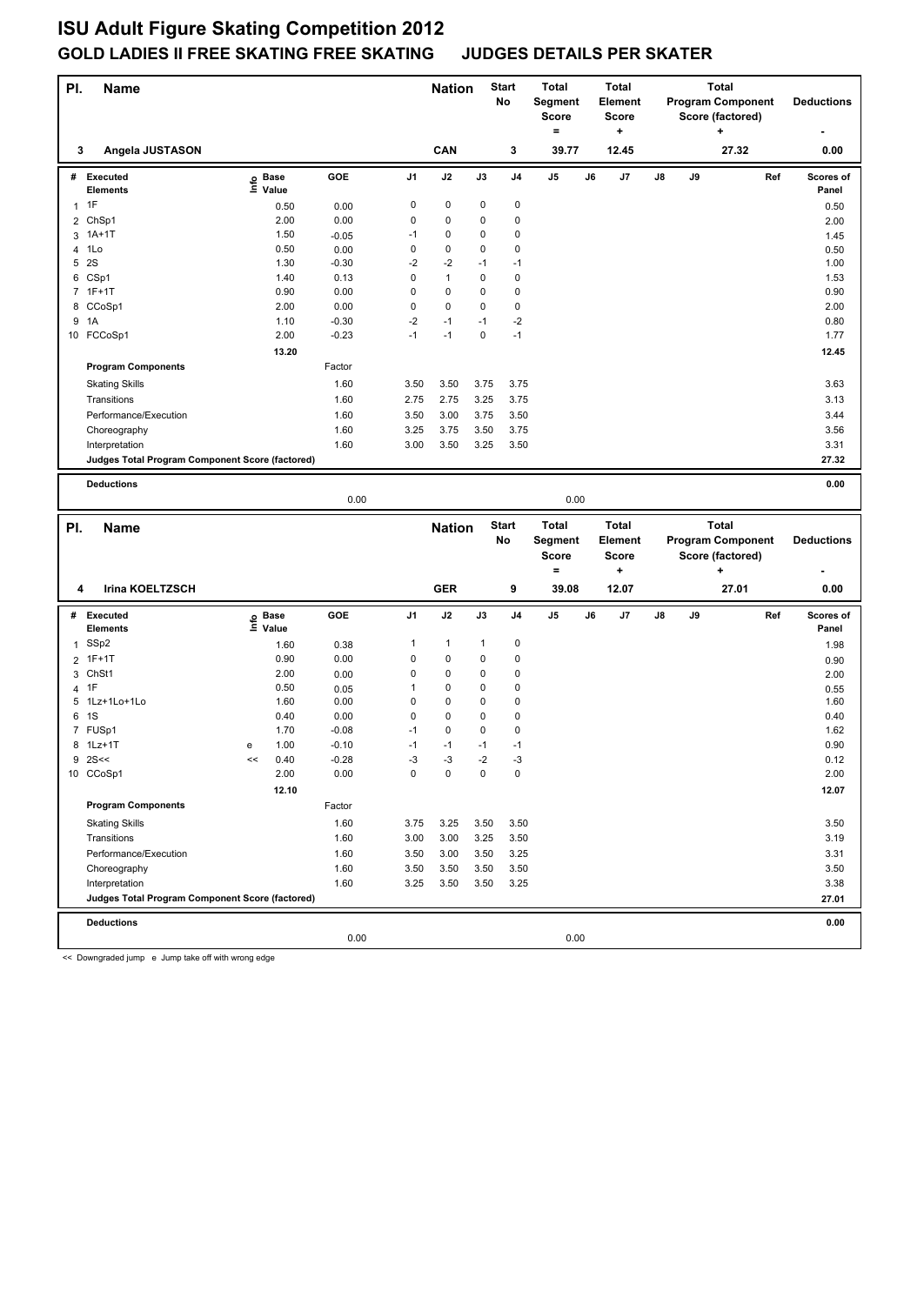| PI.            | <b>Name</b>                                                       |   |                            |                            |              | <b>Nation</b>                            |                                 | <b>Start</b><br><b>No</b>        | <b>Total</b><br>Segment<br><b>Score</b><br>Ξ. |    | <b>Total</b><br>Element<br><b>Score</b><br>٠ | <b>Total</b><br><b>Program Component</b><br>Score (factored)<br>۰. |    |       |     | <b>Deductions</b>    |
|----------------|-------------------------------------------------------------------|---|----------------------------|----------------------------|--------------|------------------------------------------|---------------------------------|----------------------------------|-----------------------------------------------|----|----------------------------------------------|--------------------------------------------------------------------|----|-------|-----|----------------------|
| 5              | <b>Karla MORALES</b>                                              |   |                            |                            |              | <b>USA</b>                               |                                 | 6                                | 37.33                                         |    | 9.93                                         |                                                                    |    | 27.40 |     | 0.00                 |
| #              | Executed<br><b>Elements</b>                                       |   | e Base<br>E Value<br>Value | GOE                        | J1           | J2                                       | J3                              | J <sub>4</sub>                   | J5                                            | J6 | J7                                           | $\mathsf{J}8$                                                      | J9 |       | Ref | Scores of<br>Panel   |
| $\mathbf{1}$   | $1F+1Lo$<br>2 LSp1<br>1Lo                                         |   | 1.00<br>1.50<br>0.50       | 0.05<br>0.50               | 1<br>0       | $\pmb{0}$<br>$\mathbf{1}$<br>$\mathbf 0$ | $\mathbf 0$<br>1<br>$\mathbf 0$ | 0<br>$\mathbf{1}$<br>$\mathbf 0$ |                                               |    |                                              |                                                                    |    |       |     | 1.05<br>2.00         |
| 3<br>4<br>5    | 1Lz+1T+1T<br>FCSp1                                                | e | 1.40<br>1.90               | 0.00<br>$-0.13$<br>$-0.08$ | $-2$<br>$-1$ | $-1$<br>$\mathbf 0$                      | $-1$<br>0                       | $-1$<br>0                        |                                               |    |                                              |                                                                    |    |       |     | 0.50<br>1.27<br>1.82 |
| $\overline{7}$ | 6 ChSp<br>1S                                                      |   | 0.00<br>0.40               | 0.00<br>0.00               | ٠<br>0       | $\overline{\phantom{a}}$<br>$\mathbf 0$  | ٠<br>$\Omega$                   | $\overline{\phantom{a}}$<br>0    |                                               |    |                                              |                                                                    |    |       |     | 0.00<br>0.40         |
| 8<br>9         | 1Lz<br>CCoSp1                                                     | e | 0.60<br>2.00               | $-0.13$<br>$-0.08$         | $-2$<br>0    | $-2$<br>$-1$                             | $-1$<br>0                       | 0<br>0                           |                                               |    |                                              |                                                                    |    |       |     | 0.47<br>1.92         |
|                | 10 1F                                                             |   | 0.50<br>9.80               | 0.00                       | 0            | $\mathbf 0$                              | $\Omega$                        | $\mathbf 0$                      |                                               |    |                                              |                                                                    |    |       |     | 0.50<br>9.93         |
|                | <b>Program Components</b>                                         |   |                            | Factor                     |              |                                          |                                 |                                  |                                               |    |                                              |                                                                    |    |       |     |                      |
|                | <b>Skating Skills</b>                                             |   |                            | 1.60                       | 3.25         | 3.25                                     | 3.25                            | 4.00                             |                                               |    |                                              |                                                                    |    |       |     | 3.44                 |
|                | Transitions                                                       |   |                            | 1.60                       | 3.00         | 3.00                                     | 3.25                            | 3.50                             |                                               |    |                                              |                                                                    |    |       |     | 3.19                 |
|                | Performance/Execution                                             |   |                            | 1.60                       | 3.50         | 3.50                                     | 3.25                            | 3.50                             |                                               |    |                                              |                                                                    |    |       |     | 3.44                 |
|                | Choreography                                                      |   |                            | 1.60                       | 3.25         | 3.75                                     | 3.75                            | 3.50                             |                                               |    |                                              |                                                                    |    |       |     | 3.56                 |
|                | Interpretation<br>Judges Total Program Component Score (factored) |   |                            | 1.60                       | 3.50         | 3.50                                     | 3.75                            | 3.25                             |                                               |    |                                              |                                                                    |    |       |     | 3.50<br>27.40        |
|                |                                                                   |   |                            |                            |              |                                          |                                 |                                  |                                               |    |                                              |                                                                    |    |       |     |                      |
|                | <b>Deductions</b>                                                 |   |                            | 0.00                       |              |                                          |                                 |                                  | 0.00                                          |    |                                              |                                                                    |    |       |     | 0.00                 |

e Jump take off with wrong edge

| PI.<br><b>Name</b> |                                                 |    |                            |         |                | <b>Nation</b> |              | <b>Start</b><br>No | <b>Total</b><br>Segment<br><b>Score</b><br>۰ |    | <b>Total</b><br>Element<br><b>Score</b><br>٠ | <b>Total</b><br><b>Program Component</b><br>Score (factored)<br>÷ |    |       |     | <b>Deductions</b>  |  |
|--------------------|-------------------------------------------------|----|----------------------------|---------|----------------|---------------|--------------|--------------------|----------------------------------------------|----|----------------------------------------------|-------------------------------------------------------------------|----|-------|-----|--------------------|--|
| 6                  | <b>Leslie AMACKER</b>                           |    |                            |         |                | <b>USA</b>    |              | 7                  | 36.86                                        |    | 11.22                                        |                                                                   |    | 25.64 |     | 0.00               |  |
| #                  | Executed<br><b>Elements</b>                     |    | e Base<br>E Value<br>Value | GOE     | J <sub>1</sub> | J2            | J3           | J <sub>4</sub>     | J <sub>5</sub>                               | J6 | J7                                           | $\mathsf{J}8$                                                     | J9 |       | Ref | Scores of<br>Panel |  |
| $\mathbf{1}$       | 1Lz                                             |    | 0.60                       | $-0.03$ | 0              | $-1$          | 0            | $\pmb{0}$          |                                              |    |                                              |                                                                   |    |       |     | 0.57               |  |
|                    | 2 1A                                            |    | 1.10                       | $-0.05$ | $-1$           | 0             | 0            | $\mathbf 0$        |                                              |    |                                              |                                                                   |    |       |     | 1.05               |  |
| 3                  | FCSp1                                           |    | 1.90                       | $-0.15$ | 0              | $-2$          | $\mathbf 0$  | $\mathbf 0$        |                                              |    |                                              |                                                                   |    |       |     | 1.75               |  |
| 4                  | ChSt1                                           |    | 2.00                       | 0.53    | 1              | $\mathbf{1}$  | $\mathbf{1}$ | 0                  |                                              |    |                                              |                                                                   |    |       |     | 2.53               |  |
| 5                  | 2S<<                                            | << | 0.40                       | $-0.28$ | -3             | $-3$          | $-2$         | $-3$               |                                              |    |                                              |                                                                   |    |       |     | 0.12               |  |
| 6                  | 1F                                              |    | 0.50                       | 0.00    | 0              | $\mathbf 0$   | $\mathbf 0$  | $\pmb{0}$          |                                              |    |                                              |                                                                   |    |       |     | 0.50               |  |
| $\overline{7}$     | CCoSp1                                          |    | 2.00                       | $-0.30$ | -2             | $-1$          | $-1$         | 0                  |                                              |    |                                              |                                                                   |    |       |     | 1.70               |  |
| 8                  | 1Lo                                             |    | 0.50                       | 0.00    | $\Omega$       | $\mathbf 0$   | $\Omega$     | 0                  |                                              |    |                                              |                                                                   |    |       |     | 0.50               |  |
| 9                  | $1F+1Lo$                                        |    | 1.00                       | 0.00    | 0              | $\mathbf 0$   | $\mathbf 0$  | $\mathbf 0$        |                                              |    |                                              |                                                                   |    |       |     | 1.00               |  |
|                    | 10 LSp1                                         |    | 1.50                       | 0.00    | 0              | $\mathbf 0$   | $\Omega$     | $\mathbf 0$        |                                              |    |                                              |                                                                   |    |       |     | 1.50               |  |
|                    |                                                 |    | 11.50                      |         |                |               |              |                    |                                              |    |                                              |                                                                   |    |       |     | 11.22              |  |
|                    | <b>Program Components</b>                       |    |                            | Factor  |                |               |              |                    |                                              |    |                                              |                                                                   |    |       |     |                    |  |
|                    | <b>Skating Skills</b>                           |    |                            | 1.60    | 3.50           | 3.00          | 3.50         | 3.50               |                                              |    |                                              |                                                                   |    |       |     | 3.38               |  |
|                    | Transitions                                     |    |                            | 1.60    | 2.50           | 2.75          | 3.25         | 3.00               |                                              |    |                                              |                                                                   |    |       |     | 2.88               |  |
|                    | Performance/Execution                           |    |                            | 1.60    | 3.25           | 2.50          | 3.50         | 3.25               |                                              |    |                                              |                                                                   |    |       |     | 3.13               |  |
|                    | Choreography                                    |    |                            | 1.60    | 3.25           | 3.25          | 3.75         | 3.25               |                                              |    |                                              |                                                                   |    |       |     | 3.38               |  |
|                    | Interpretation                                  |    |                            | 1.60    | 3.50           | 3.00          | 3.50         | 3.00               |                                              |    |                                              |                                                                   |    |       |     | 3.25               |  |
|                    | Judges Total Program Component Score (factored) |    |                            |         |                |               |              |                    |                                              |    |                                              |                                                                   |    |       |     | 25.64              |  |
|                    | <b>Deductions</b>                               |    |                            |         |                |               |              |                    |                                              |    |                                              |                                                                   |    |       |     | 0.00               |  |
|                    |                                                 |    |                            | 0.00    |                |               |              |                    | 0.00                                         |    |                                              |                                                                   |    |       |     |                    |  |
|                    | $\cdots$                                        |    |                            |         |                |               |              |                    |                                              |    |                                              |                                                                   |    |       |     |                    |  |

<< Downgraded jump